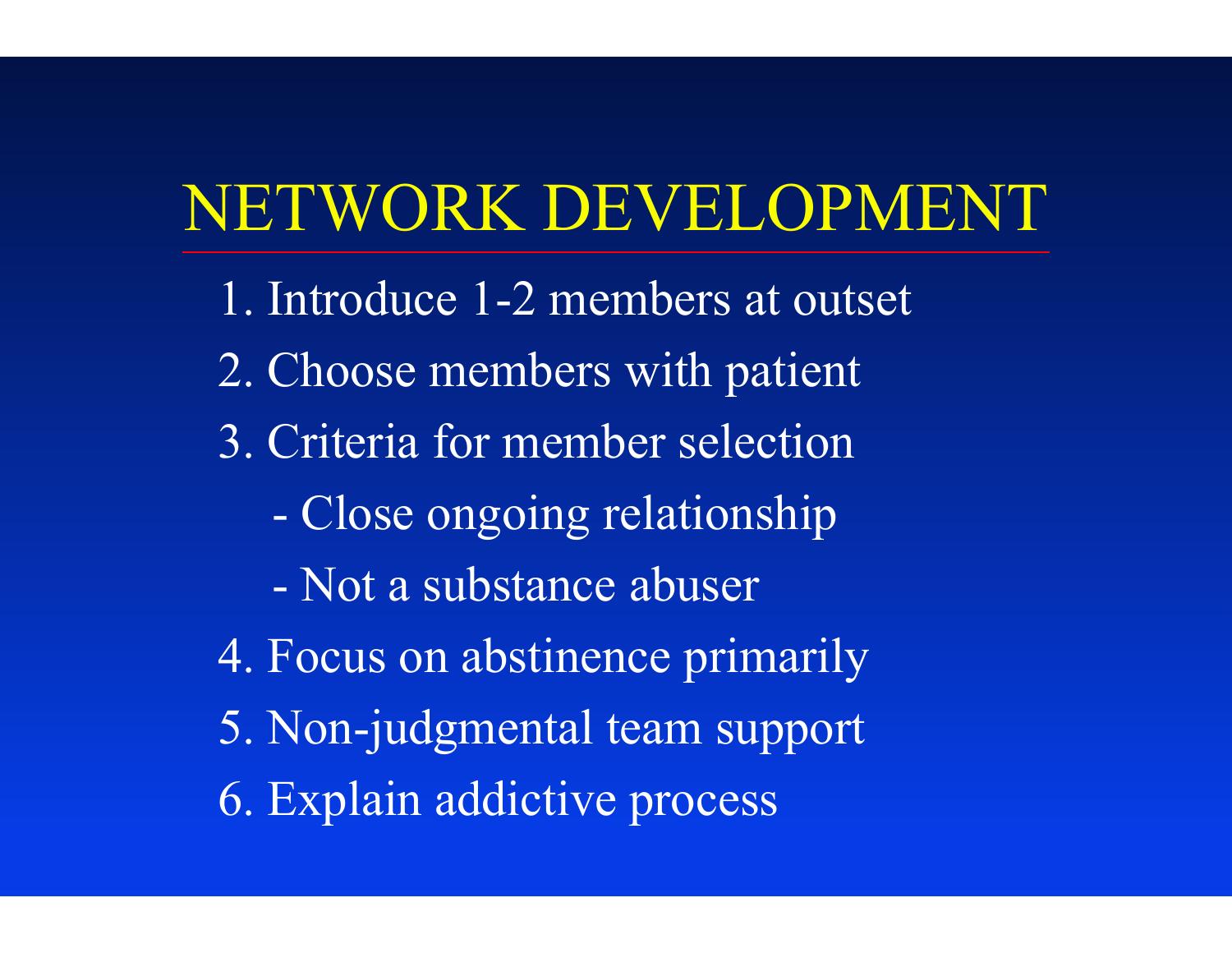### STARTING A NETWORK

THE ALCOHOLIC AND SPOUSE Int roducing the network concept Using disulfiram THE LARGER NETWORK Defining membership Recruitment probl ems Unwilling membership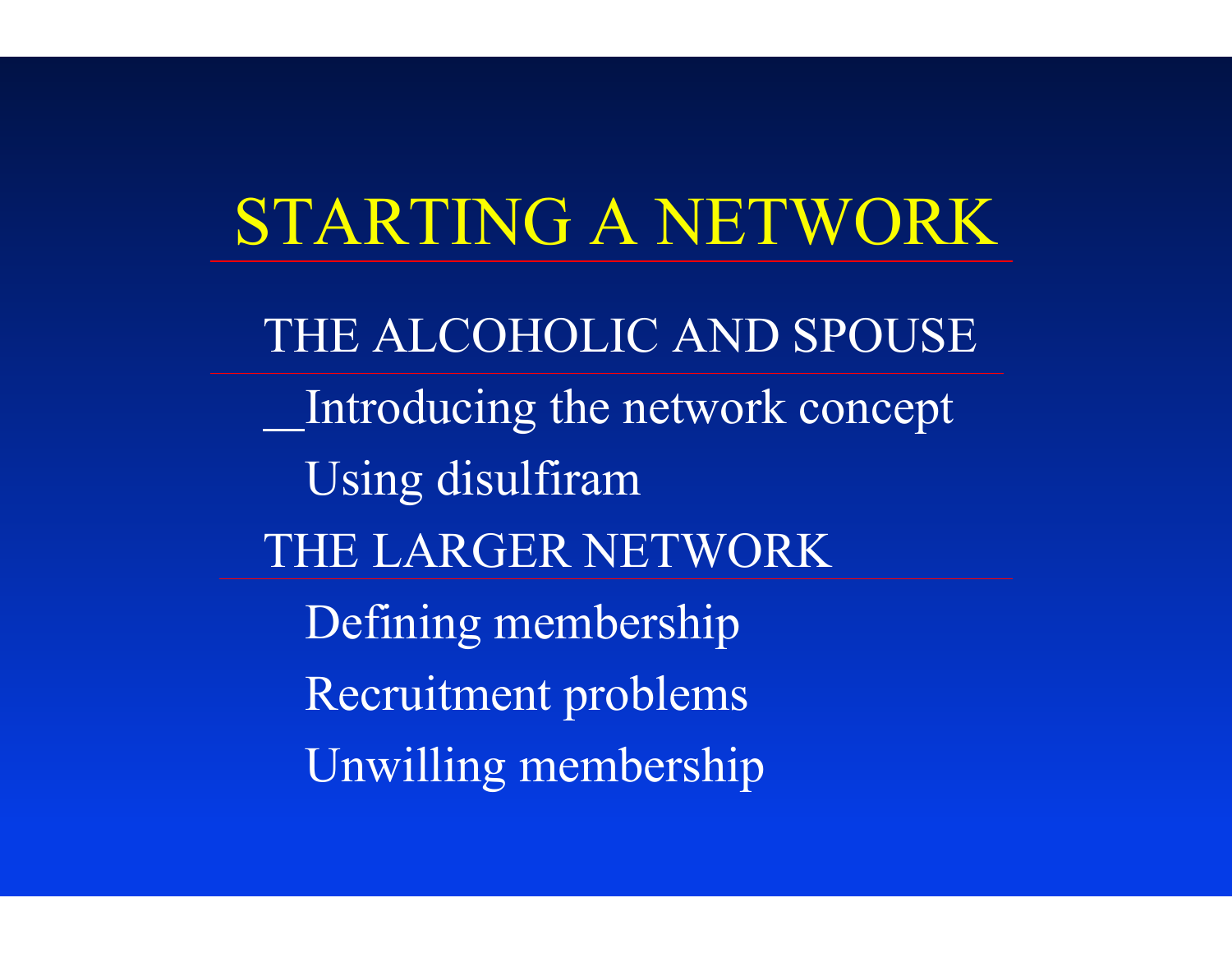ISSUES IN MANAGINGTHE NETWORK

1. Maintaining Abstinence

2. Caring for the Network

3. Securing Future Behavior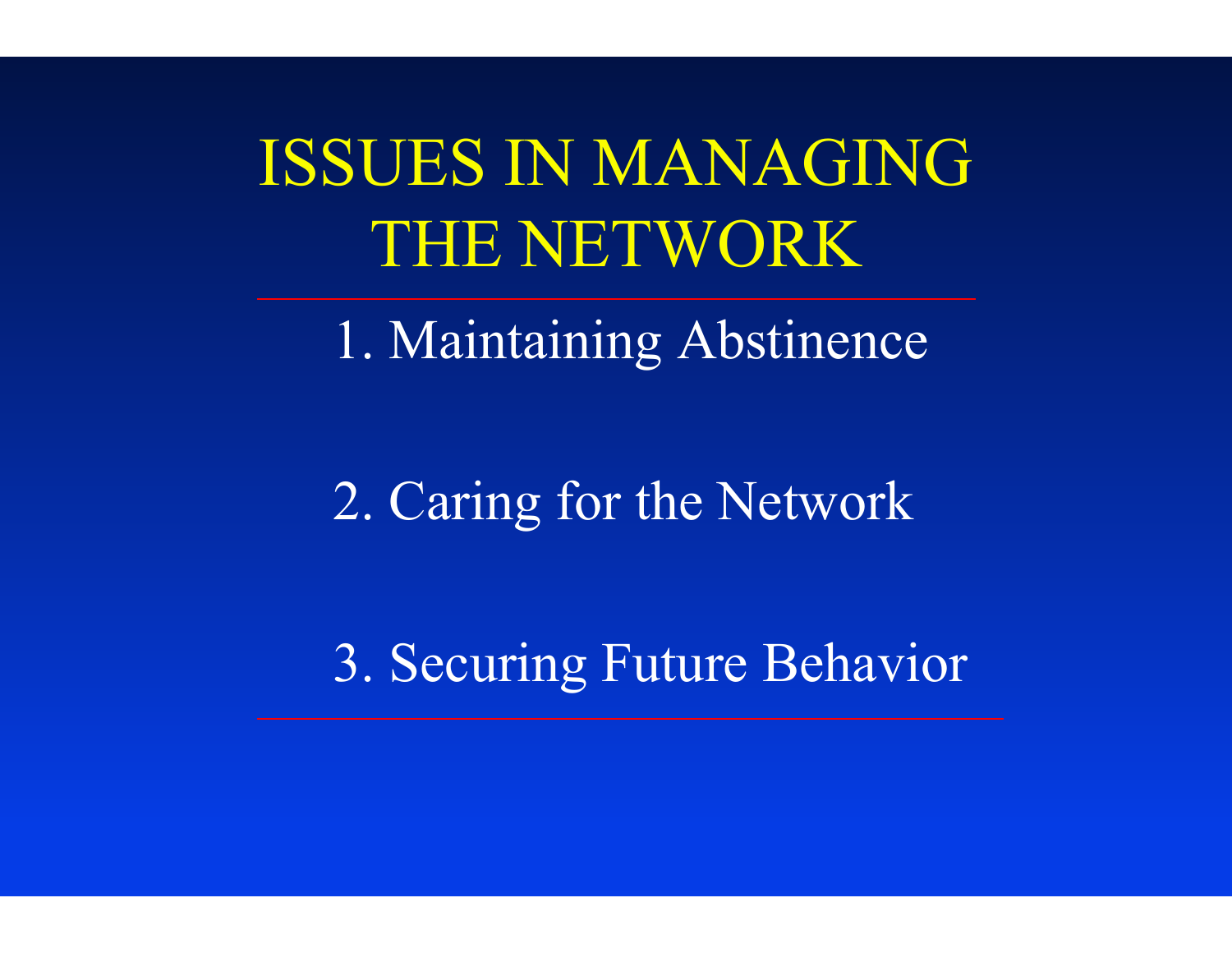MAINTAINING ABSTINENCE

The Rationale for Abstinence Getting the Real Story Securing Compliance: Strategic Pressure Coercion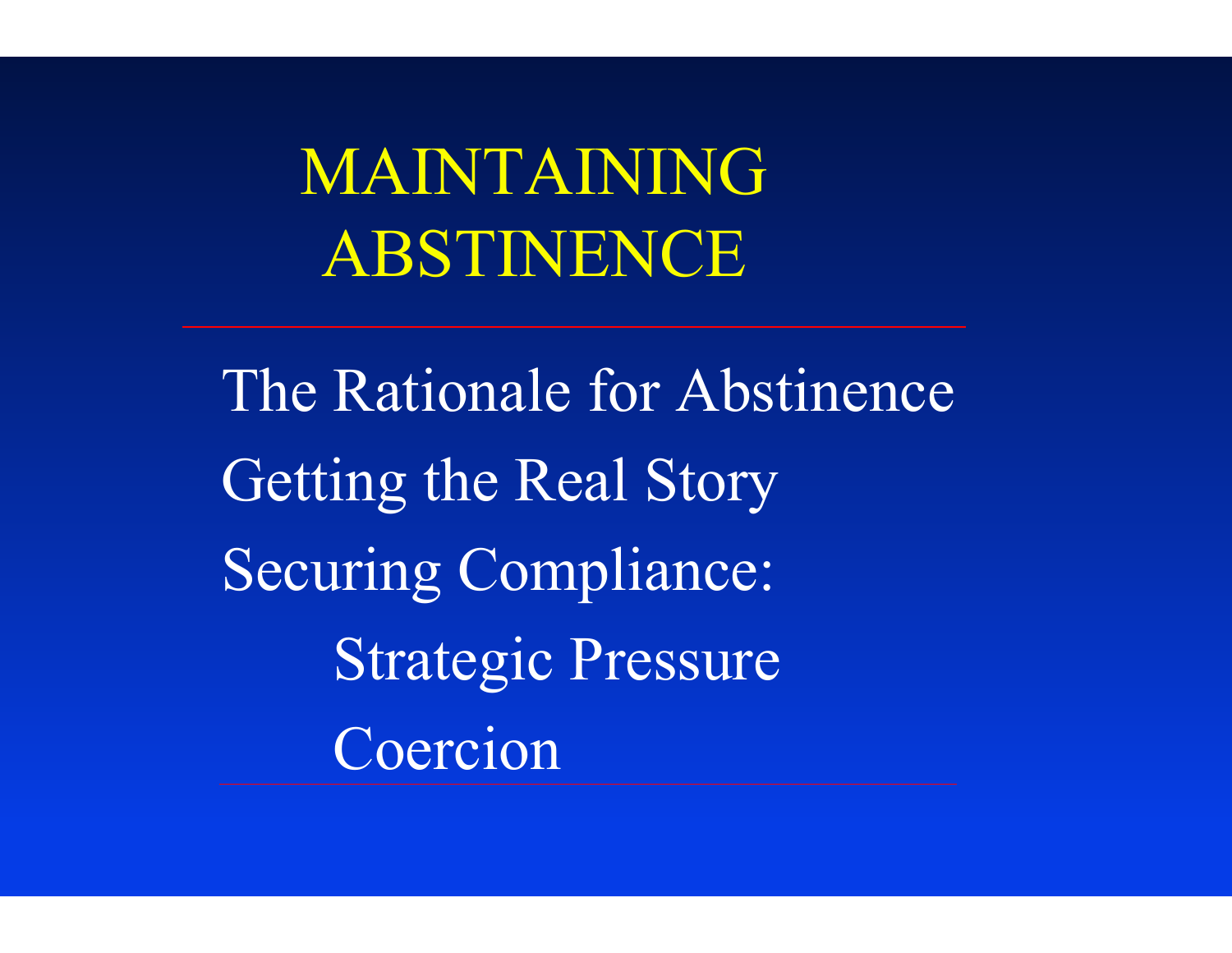# CARING FOR THE NETWORK

Protecting Continuity Education of Members The Patient's Responsibility Delegating Management Roles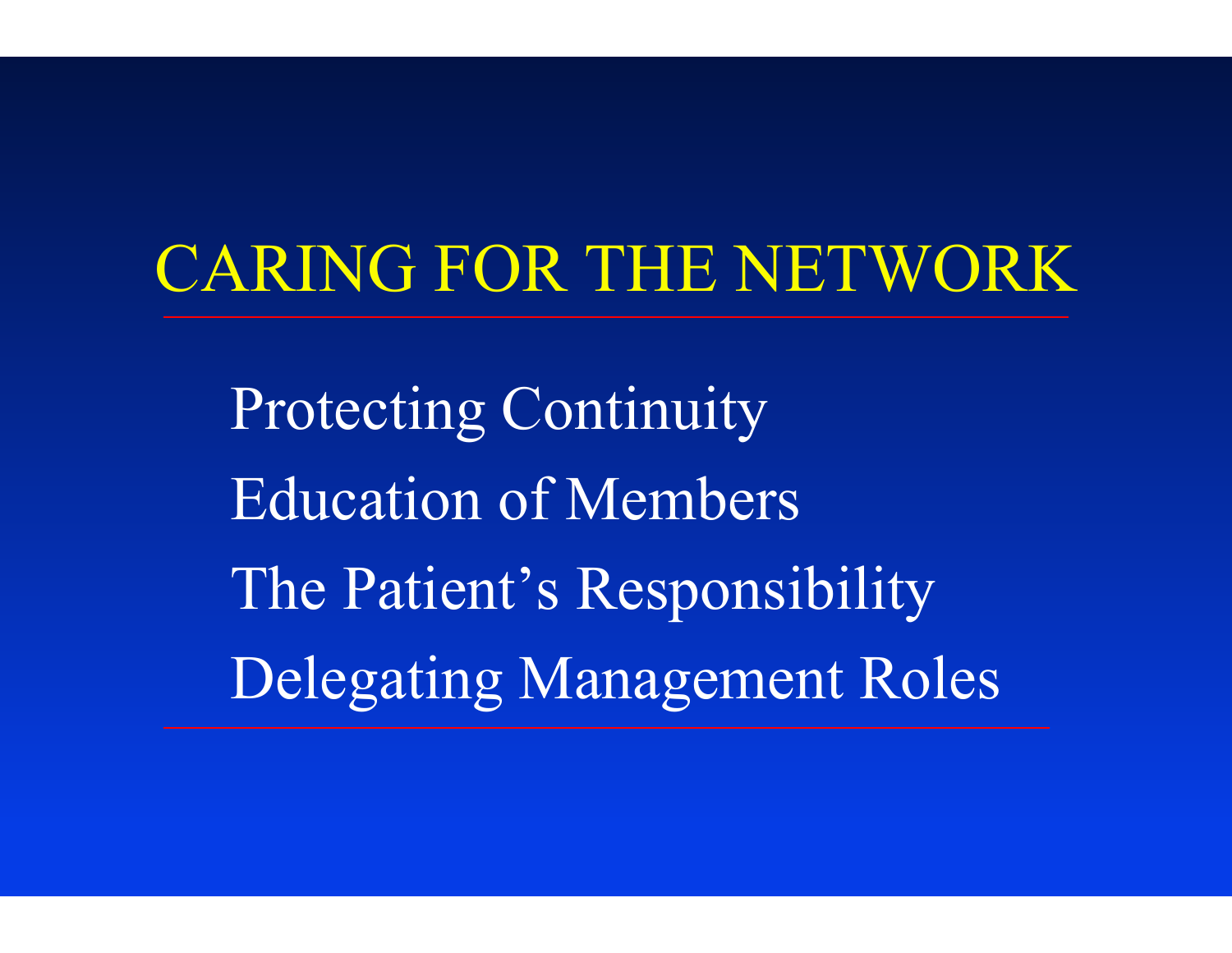SECURING FUTURE BEHAVIOR

Information Feedback Enforcing Agreements Urinalysis Contingency Contracts Blocking/Aversive Agents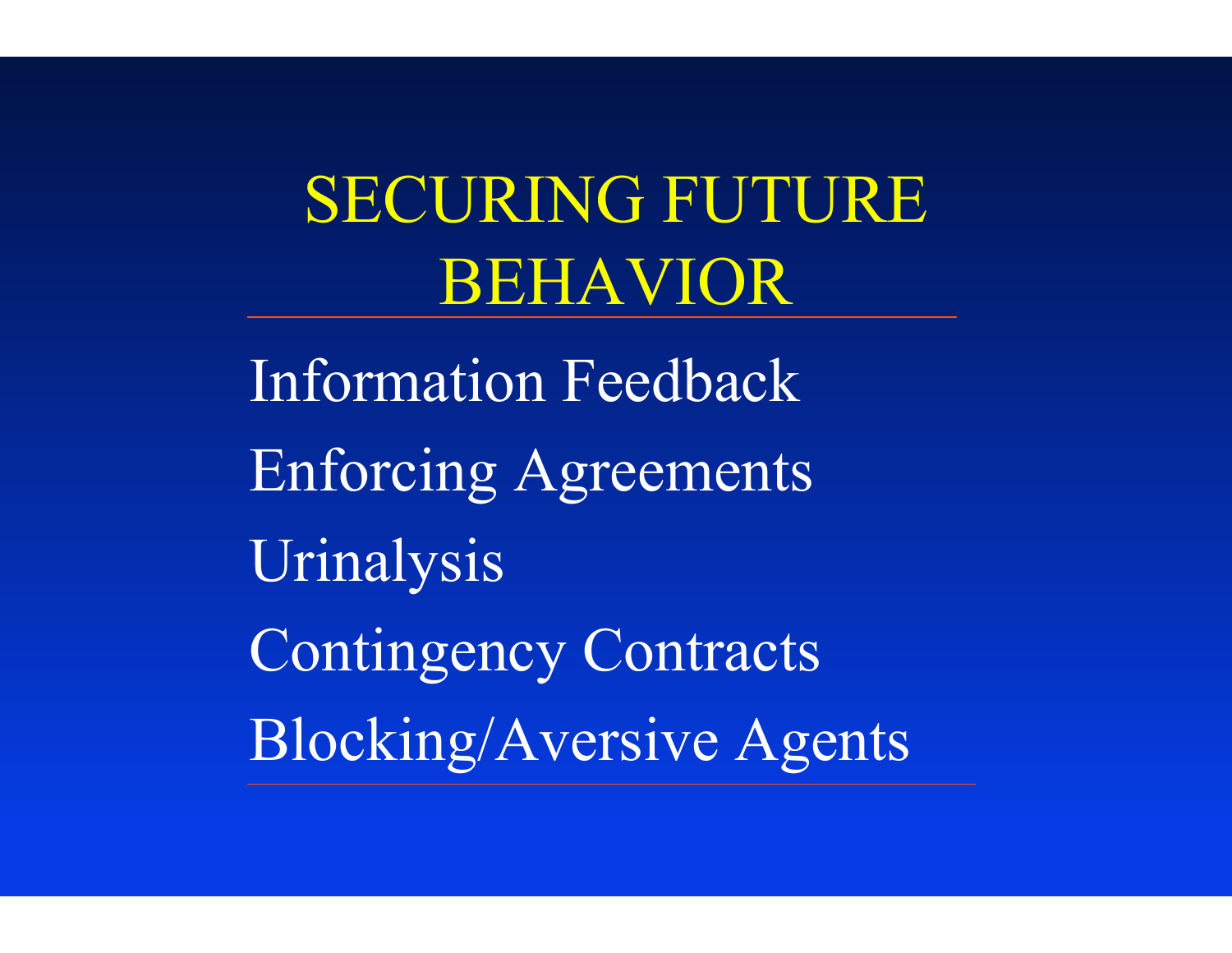#### DRUG DEPENDENCE

| Primary              |                | Total |
|----------------------|----------------|-------|
| Alcohol alone        | 24             | 27    |
| with marijuana       |                | 1     |
| with benzodiazepine  |                | 1     |
| with cocaine         | 1              |       |
| Cocaine alone        | 16             | 23    |
| with alcohol         |                | 4     |
| with opiates         |                | 1     |
| with marijuana       |                | 1     |
| with benzodiazepine  |                | 1     |
| <b>Opiates alone</b> | 5              | 6     |
| with cocaine         | $\mathbf 1$    |       |
| Marijuana alone      | $\overline{2}$ | 3     |
| with alcohol         |                |       |
| Nicotine alone       |                |       |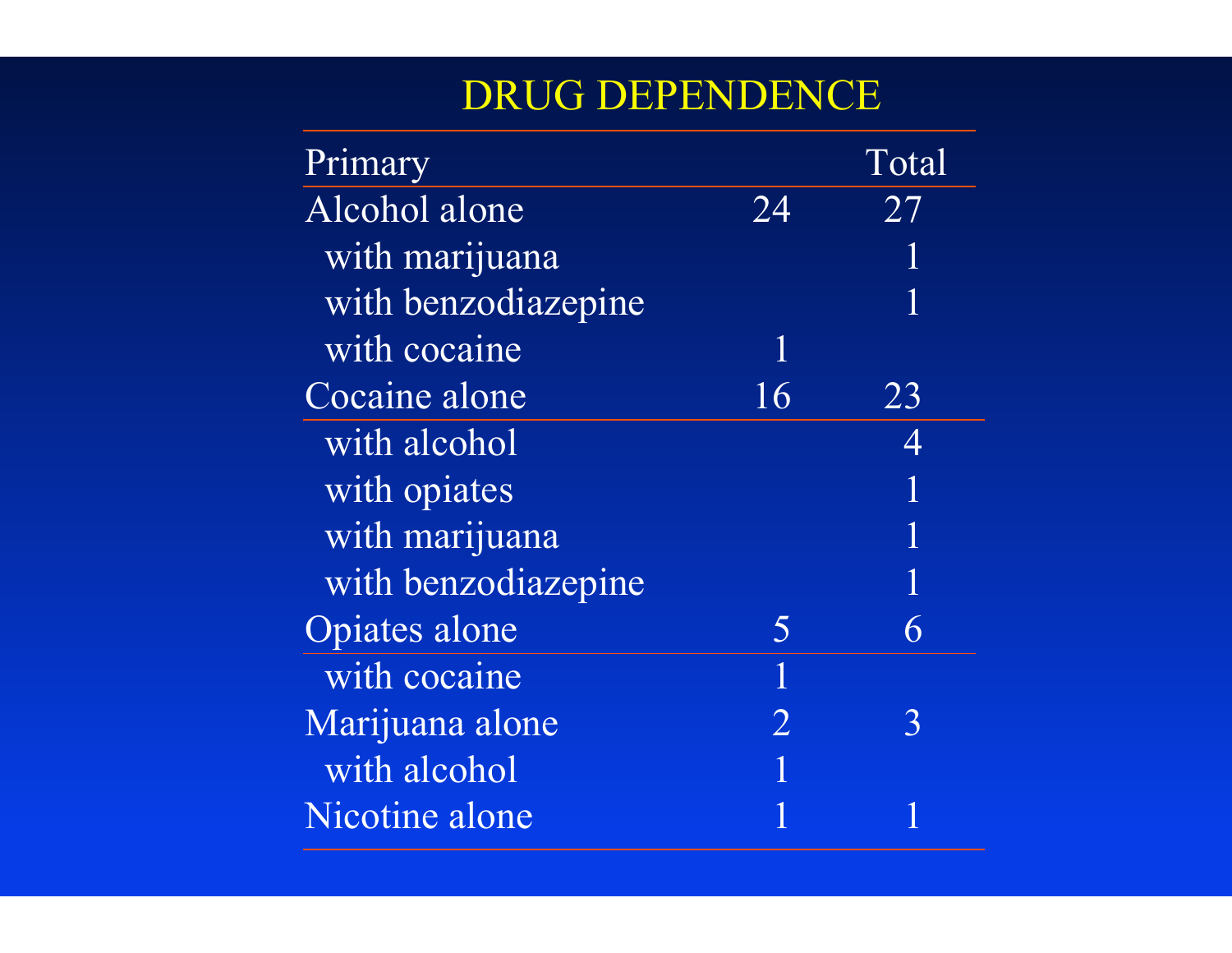#### SIGNIFICANT CORRELATES OF IMPROVEMENT

|                           |                   | Improvement |  |
|---------------------------|-------------------|-------------|--|
|                           | Little            | Major       |  |
| Group                     | or No             | or Full     |  |
| Entire Sample of 60       | 14                | 46          |  |
| Disulfiram                |                   |             |  |
| Accepted                  | $\overline{2}$    | 14          |  |
| Not offered               | $\bm{\mathrm{O}}$ | 5           |  |
| Refused                   | 4                 |             |  |
| <b>DSM III R Severity</b> |                   |             |  |
| Mild-moderate             | $\overline{2}$    | 27          |  |
| Severe                    | 12                | 19          |  |

No Relationship: gender, marriage, AA attendance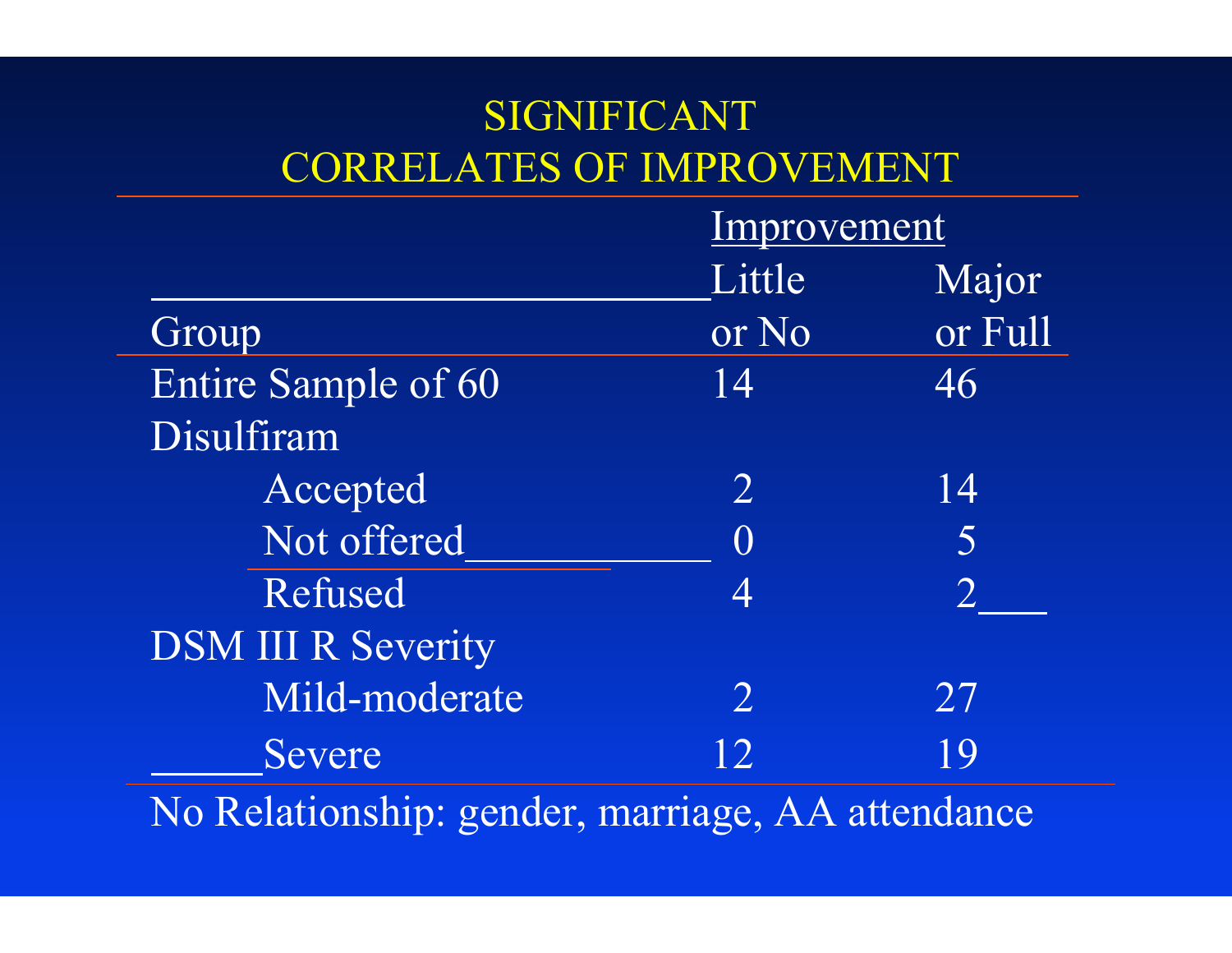### RESIDENT TRAINING IN NETWORK THERAPY

28 PGY III residents 47 cocaine dependent patients 8 week course Weekly supervision Treatment: 24 weeks NIDA support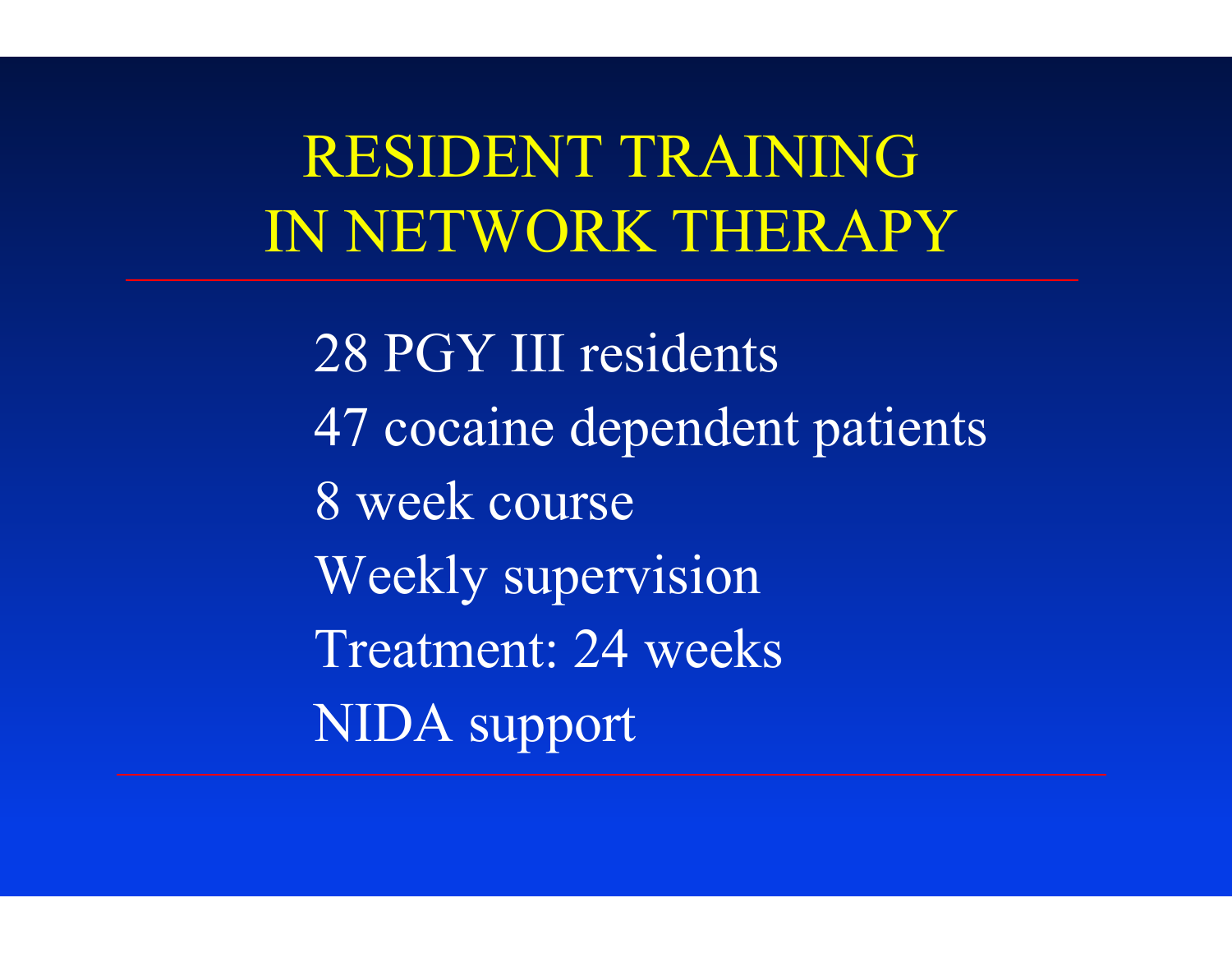# NETWORK

Established NetworkMean attendanceWho attendedFamily 46% Friends 55%

 36 (77%) 1.5